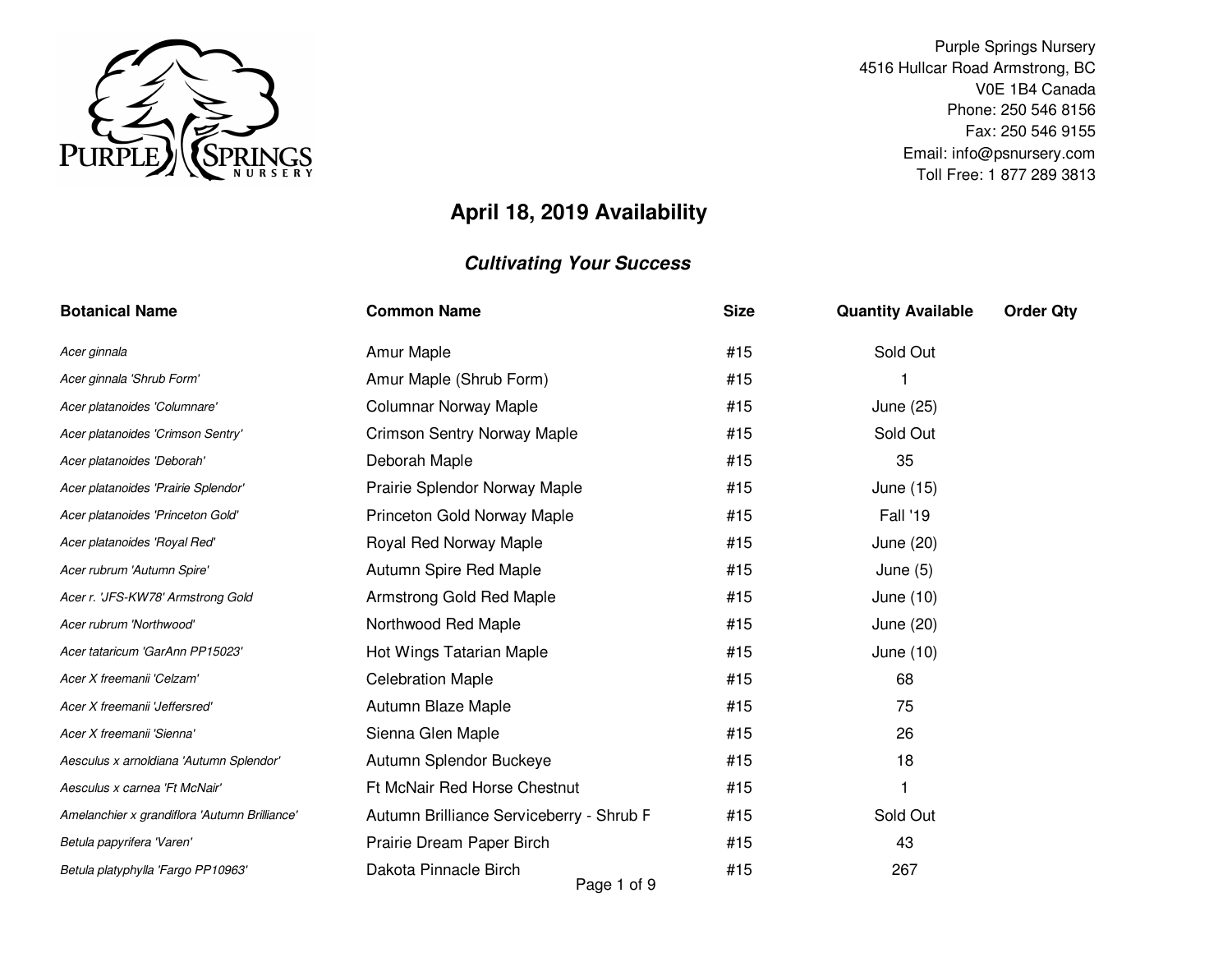| <b>Botanical Name</b>                      | <b>Common Name</b>                      | <b>Size</b> | <b>Quantity Available</b> | <b>Order Qty</b> |
|--------------------------------------------|-----------------------------------------|-------------|---------------------------|------------------|
| Betula platyphylla 'Jefpark'               | <b>Parkland Pillar Birch</b>            | #15         | June (50)                 |                  |
| Caragana aborescens 'Sutherland'           | Sutherland Caragana                     | #15         | 23                        |                  |
| Crataegus x mordenensis 'Snowbird'         | Snowbird Hawthorn                       | #15         | 8                         |                  |
| Crataegus x mordenensis 'Toba'             | Toba Hawthorn                           | #15         | Sold Out                  |                  |
| Elaeagnus angustifolia                     | Russian Olive                           | #15         | Sold Out                  |                  |
| Fraxinus pennsylvanica 'Patmore'           | Patmore Green Ash                       | #15         | 202                       |                  |
| Fraxinus pennsylvanica 'Rugby'             | Prairie Spire Ash                       | #15         | 63                        |                  |
| Gleditsia triacanthos 'Harve'              | Northern Acclaim Honeylocust            | #15         | June (29)                 |                  |
| Gleditsia t. var. i. 'Shademaster'         | Shademaster Honeylocust                 | #15         | Sold Out                  |                  |
| Liquidambar styraciflua 'Moraine'          | Moraine Sweetgum                        | #15         | Sold Out                  |                  |
| Malus x 'Courageous'                       | Courageous Crabapple                    | #15         | Fall '19                  |                  |
| Malus 'Jefspire'                           | Purple Spire Flowering Crabapple        | #15         | Sold Out                  |                  |
| Malus 'Royalty'                            | Royalty Flowering Crabapple             | #15         | Sold Out                  |                  |
| Malus domestica 'Honeycrisp'               | Honeycrisp Apple                        | #15         | Sold Out                  |                  |
| Malus x 'Jeflite'                          | <b>Starlite Flowering Crabapple</b>     | #15         | 43                        |                  |
| Malus x 'Spring Snow'                      | Spring Snow Flowering Crabapple         | #15         | 285                       |                  |
| Malus x 'Thunderchild'                     | <b>Thunderchild Flowering Crabapple</b> | #15         | 257                       |                  |
| Malus x adstringens 'Durleo'               | <b>Gladiator Flowering Crabapple</b>    | #15         | 386                       |                  |
| Physocarpus opulifolius 'Monlo'            | Diablo Ninebark                         | #15         | June (25)                 |                  |
| Populus tremula 'Erecta'                   | Swedish Columnar Aspen                  | #15         | June                      |                  |
| Prunus evans                               | <b>Evans Cherry</b>                     | #15         | June (10)                 |                  |
| Prunus nigra 'Princess Kay'                | Princess Kay Flowering Plum             | #15         | 8                         |                  |
| Prunus virginiana                          | Schubert Chokecherry                    | #15         | 98                        |                  |
| Quercus macrocarpa                         | <b>Burr Oak</b>                         | #15         | 81                        |                  |
| Quercus robur x bicolor 'Long'             | Regal Prince Oak                        | #15         | June                      |                  |
| Quercus robur x Q.alba 'Crimshmidt' PP9103 | Crimson Spire Oak                       | #15         | June                      |                  |
| Sorbus aucuparia 'Michred'                 | Cardinal Royal Mountain Ash             | #15         | 31                        |                  |
| Sorbus decora                              | Showy Mountain Ash<br>Page 2 of 9       | #15         | Fall '19                  |                  |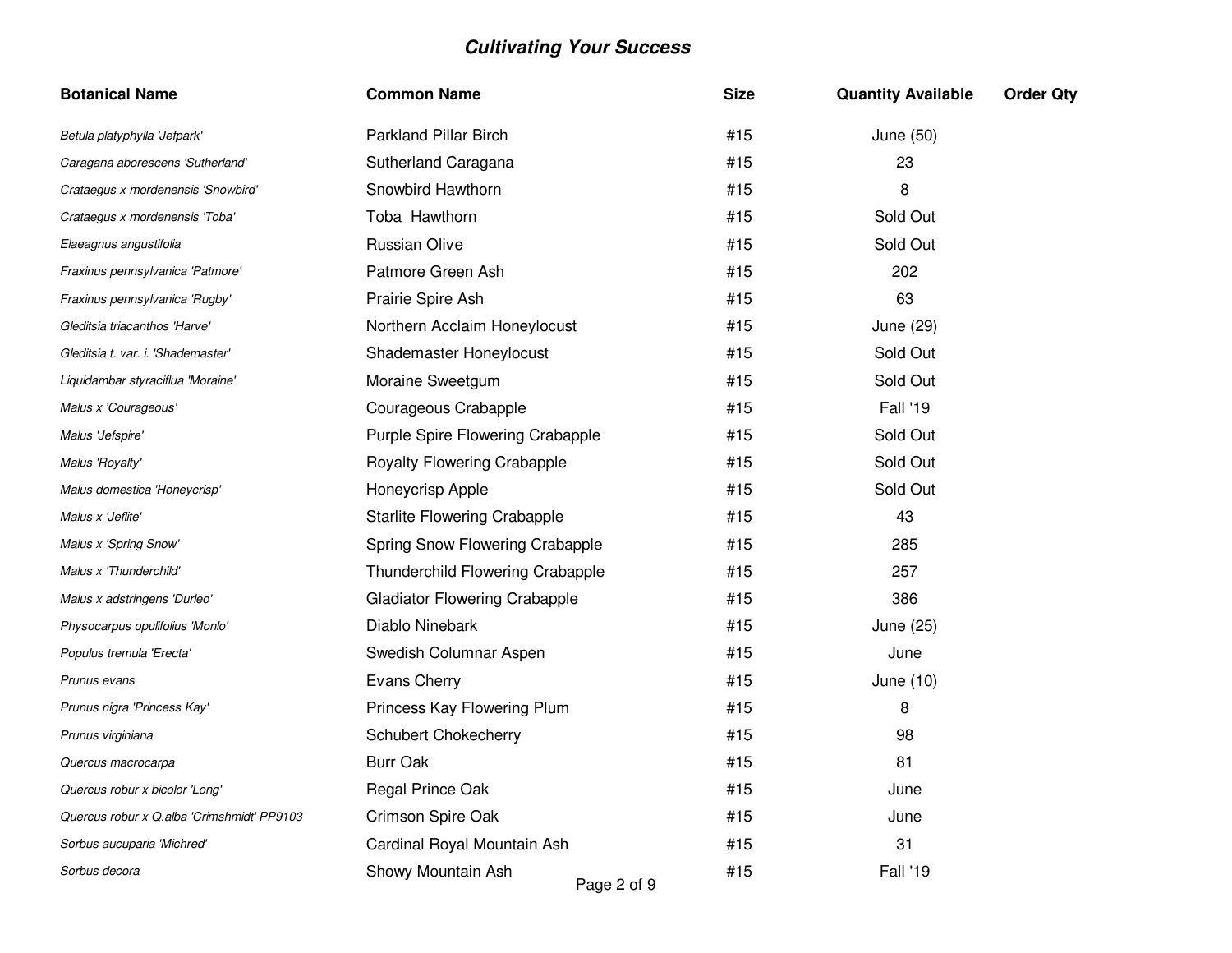| <b>Botanical Name</b>               | <b>Common Name</b>              | <b>Size</b> | <b>Quantity Available</b> | <b>Order Qty</b> |
|-------------------------------------|---------------------------------|-------------|---------------------------|------------------|
| Syringa reticulata 'Ivory Silk'     | Ivory Silk Japanese Lilac       | #15         | 34                        |                  |
| Syringa reticulata 'Snowcap' clump  | Snowcap Japanese Lilac clump    | #15         | Sold Out                  |                  |
| Syringa reticulata clump            | Ivory Silk Japanese Lilac clump | #15         | 52                        |                  |
| Tilia americana 'American Sentry'   | American Sentry Linden          | #15         | 6                         |                  |
| Tilia cordata 'Corzam'              | Corinthian Little Leaf Linden   | #15         | Sold Out                  |                  |
| Tilia cordata 'Greenspire'          | Greenspire Littleleaf Linden    | #15         | 66                        |                  |
| Tilia flavescens                    | Dropmore Linden                 | #15         | Sold Out                  |                  |
| Ulmus americana                     | American Elm                    | #15         | 1                         |                  |
| Ulmus americana 'Brandon'           | <b>Brandon Elm</b>              | #15         | 36                        |                  |
| Acer ginnala                        | Amur Maple                      | 50mm        | June (15)                 |                  |
| Acer ginnala                        | Amur Maple                      | 60mm        | 1                         |                  |
| Acer negundo 'Sensation'            | <b>Sensation Boxelder</b>       | 50mm        | Sold Out                  |                  |
| Acer negundo 'Sensation'            | <b>Sensation Boxelder</b>       | 60mm        | 1                         |                  |
| Acer negundo 'Sensation'            | <b>Sensation Boxelder</b>       | Oversize    | 1                         |                  |
| Acer platanoides 'Deborah'          | Deborah Maple                   | 50mm        | Sold Out                  |                  |
| Acer platanoides 'Deborah'          | Deborah Maple                   | 60mm        | 1                         |                  |
| Acer platanoides 'Deborah'          | Deborah Maple                   | 70mm        | $\overline{c}$            |                  |
| Acer platanoides 'Prairie Splendor' | Prairie Splendor Norway Maple   | 50mm        | Sold Out                  |                  |
| Acer t. 'JFS-KW2 Rugged Charm'      | Rugged Charm Tatarian Maple     | Oversize    | $\overline{2}$            |                  |
| Acer tataricum 'GarAnn PP15023'     | Hot Wings Tatarian Maple        | 50mm        | Sold Out                  |                  |
| Acer tataricum 'GarAnn PP15023'     | Hot Wings Tatarian Maple        | 70mm        | 1                         |                  |
| Acer X freemanii 'Jeffersred'       | Autumn Blaze Maple              | 50mm        | Fall '19                  |                  |
| Acer X freemanii 'Jeffersred'       | Autumn Blaze Maple              | 60mm        | Sold Out                  |                  |
| Acer X freemanii 'Jeffersred'       | Autumn Blaze Maple              | 70mm        | 10                        |                  |
| Aesculus glabra                     | Ohio Buckeye                    | 50mm        | 33                        |                  |
| Aesculus glabra                     | Ohio Buckeye                    | 60mm        | 6                         |                  |
| Aesculus glabra                     | Ohio Buckeye<br>.               | Oversize    | $\mathbf{1}$              |                  |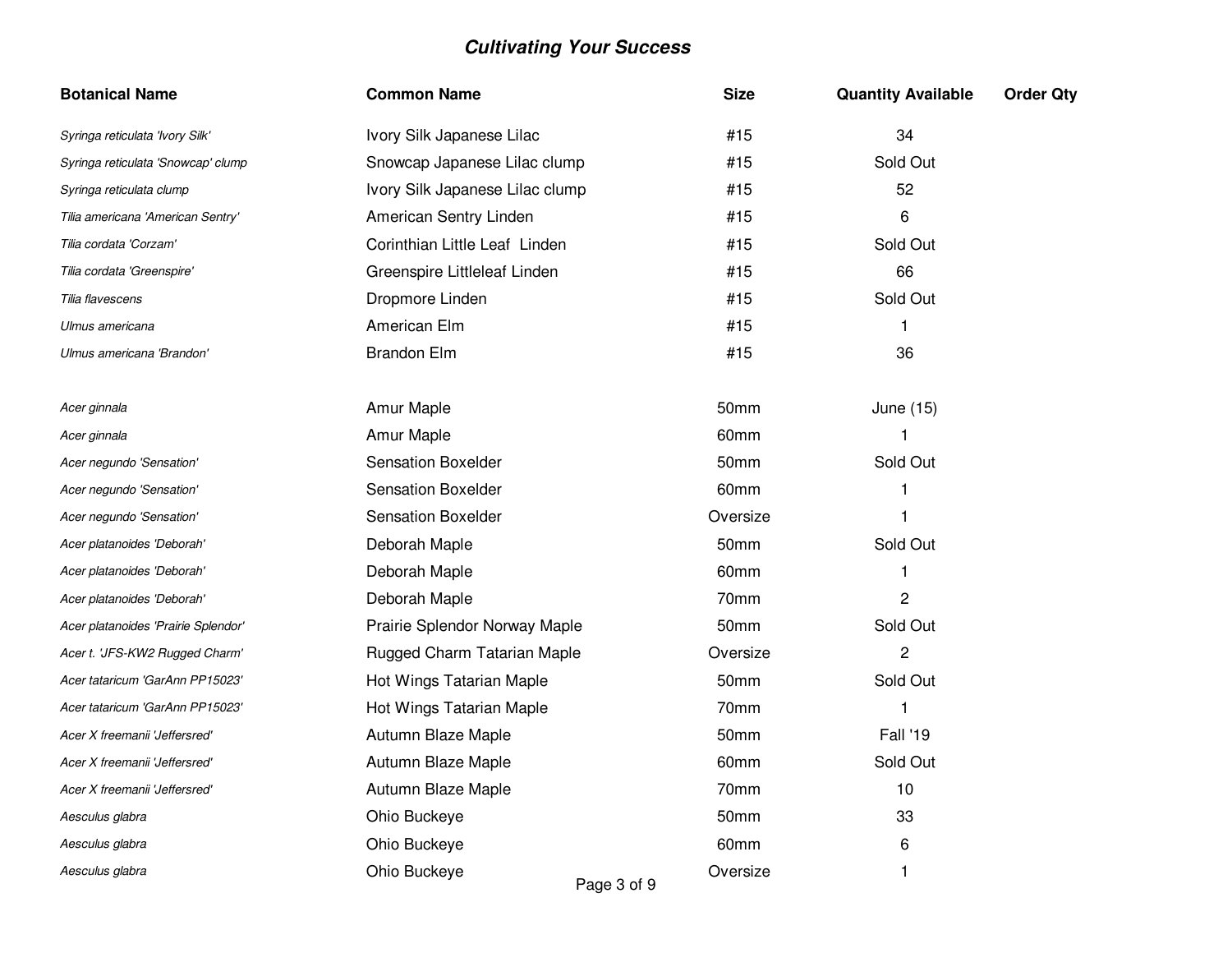| <b>Botanical Name</b>                   | <b>Common Name</b>           |   | <b>Size</b>      | <b>Quantity Available</b> | <b>Order Qty</b> |
|-----------------------------------------|------------------------------|---|------------------|---------------------------|------------------|
| Aesculus x arnoldiana 'Autumn Splendor' | Autumn Splendor Buckeye      |   | 50 <sub>mm</sub> | 13                        |                  |
| Betula papyrifera 'Chickadee'           | Chickadee Birch              |   | 50 <sub>mm</sub> | Sold Out                  |                  |
| Betula papyrifera 'Varen'               | Prairie Dream Paper Birch    |   | 50mm             | 85                        |                  |
| Betula papyrifera 'Varen'               | Prairie Dream Paper Birch    |   | 60 <sub>mm</sub> | 16                        |                  |
| Betula papyrifera 'Varen'               | Prairie Dream Paper Birch    |   | 70mm             | 1                         |                  |
| Betula platyphylla 'Fargo PP10963'      | Dakota Pinnacle Birch        |   | 50 <sub>mm</sub> | Sold Out                  |                  |
| Betula platyphylla 'Fargo PP10963'      | Dakota Pinnacle Birch        |   | 60mm             | Sold Out                  |                  |
| Betula platyphylla 'Jefpark'            | <b>Parkland Pillar Birch</b> |   | 50mm             | 76                        |                  |
| Betula platyphylla 'Jefpark'            | <b>Parkland Pillar Birch</b> |   | 60mm             | 7                         |                  |
| Betula platyphylla 'Jefpark'            | <b>Parkland Pillar Birch</b> |   | 70mm             | Sold Out                  |                  |
| Caragana aborescens 'Sutherland'        | Sutherland Caragana          |   | 50mm             | 39                        |                  |
| Caragana aborescens 'Sutherland'        | Sutherland Caragana          |   | 60 <sub>mm</sub> |                           |                  |
| Crataegus oxycantha 'Paul Scarlet'      | Paul's Scarlet Hawthorn      |   | 60 <sub>mm</sub> | 1                         |                  |
| Crataegus oxycantha 'Paul Scarlet'      | Paul's Scarlet Hawthorn      |   | Oversize         | $\overline{c}$            |                  |
| Crataegus x mordenensis 'Snowbird'      | Snowbird Hawthorn            |   | 50mm             | 180                       |                  |
| Crataegus x mordenensis 'Snowbird'      | Snowbird Hawthorn            |   | 60mm             | 185                       |                  |
| Crataegus x mordenensis 'Snowbird'      | Snowbird Hawthorn            |   | 70mm             | 83                        |                  |
| Crataegus x mordenensis 'Snowbird'      | Snowbird Hawthorn            |   | Oversize         | 69                        |                  |
| Crataegus x mordenensis 'Toba'          | Toba Hawthorn                |   | 50 <sub>mm</sub> | June                      |                  |
| Crataegus x mordenensis 'Toba'          | Toba Hawthorn                |   | 60mm             | 45                        |                  |
| Crataegus x mordenensis 'Toba'          | Toba Hawthorn                |   | 70mm             | 68                        |                  |
| Crataegus x mordenensis 'Toba'          | Toba Hawthorn                |   | Oversize         | 5                         |                  |
| Fraxinus americana 'Durkar'             | Calypso White Ash            |   | 50mm             | 1                         |                  |
| Fraxinus americana 'Durkar'             | Calypso White Ash            |   | 60mm             | Sold Out                  |                  |
| Fraxinus americana 'Durkar'             | Calypso White Ash            |   | 70mm             | Sold Out                  |                  |
| Fraxinus americana 'Durkar'             | Calypso White Ash            |   | Oversize         | Sold Out                  |                  |
| Fraxinus americana 'Junginger'          | Autumn Purple White Ash      |   | Oversize         | 1                         |                  |
| Fraxinus pennsylvanica 'Durwinky'       | Trojan Ash                   | . | 60mm             | $\overline{c}$            |                  |

Page 4 of 9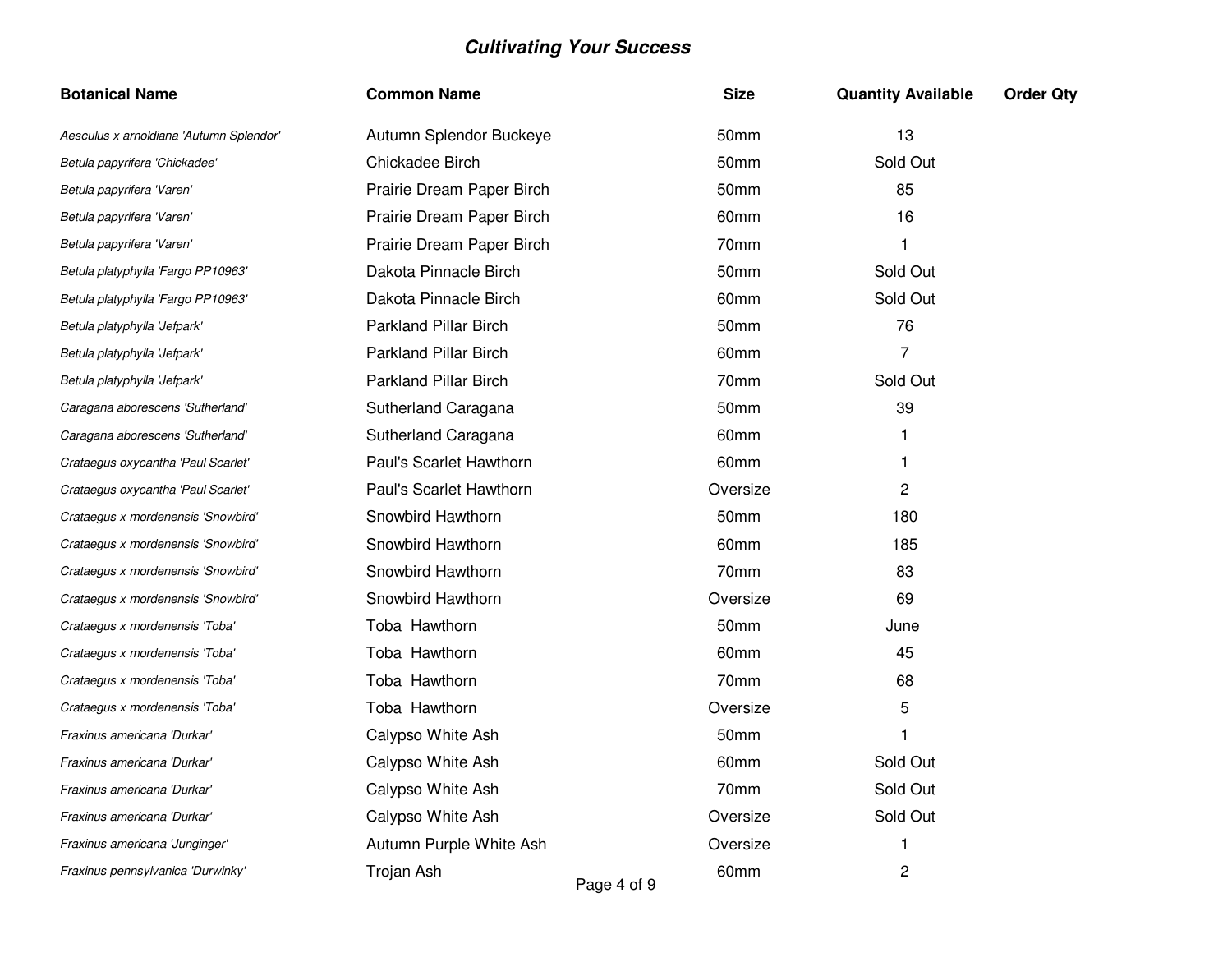| <b>Botanical Name</b>             | <b>Common Name</b>                   | <b>Size</b> | <b>Quantity Available</b> | <b>Order Qty</b> |
|-----------------------------------|--------------------------------------|-------------|---------------------------|------------------|
| Fraxinus pennsylvanica 'Durwinky' | Trojan Ash                           | Oversize    | 1                         |                  |
| Fraxinus pennsylvanica 'Patmore'  | Patmore Green Ash                    | 50mm        | 66                        |                  |
| Fraxinus pennsylvanica 'Patmore'  | Patmore Green Ash                    | 60mm        | 20                        |                  |
| Fraxinus pennsylvanica 'Patmore'  | Patmore Green Ash                    | 70mm        | 29                        |                  |
| Fraxinus pennsylvanica 'Patmore'  | Patmore Green Ash                    | Oversize    | 24                        |                  |
| Fraxinus pennsylvanica 'Rugby'    | Prairie Spire Ash                    | 50mm        | 162                       |                  |
| Fraxinus pennsylvanica 'Rugby'    | Prairie Spire Ash                    | 60mm        | $-75$                     |                  |
| Fraxinus pennsylvanica 'Rugby'    | Prairie Spire Ash                    | 70mm        | 23                        |                  |
| Fraxinus pennsylvanica 'Summit'   | Summit Green Ash                     | 50mm        | 1.                        |                  |
| Fraxinus pennsylvanica 'Summit'   | Summit Green Ash                     | 60mm        | 19                        |                  |
| Fraxinus pennsylvanica 'Summit'   | Summit Green Ash                     | 70mm        | 13                        |                  |
| Gleditsia triacanthos 'Harve'     | Northern Acclaim Honeylocust         | 50mm        | Sold Out                  |                  |
| Gleditsia triacanthos 'Harve'     | Northern Acclaim Honeylocust         | 60mm        | Sold Out                  |                  |
| Gleditsia triacanthos 'Harve'     | Northern Acclaim Honeylocust         | 70mm        | Sold Out                  |                  |
| Malus baccata 'Rosthern'          | Rosthern Flowering Crabapple         | 50mm        | Sold Out                  |                  |
| Malus 'Jefspire'                  | Purple Spire Flowering Crabapple     | 50mm        | Sold Out                  |                  |
| Malus 'Jefspire'                  | Purple Spire Flowering Crabapple     | 60mm        | Sold Out                  |                  |
| Malus 'Jefspire'                  | Purple Spire Flowering Crabapple     | 70mm        | Sold Out                  |                  |
| Malus 'Jefspire'                  | Purple Spire Flowering Crabapple     | Oversize    | Sold Out                  |                  |
| Malus 'Royalty'                   | Royalty Flowering Crabapple          | 50mm        | 28                        |                  |
| Malus 'Royalty'                   | Royalty Flowering Crabapple          | 60mm        | 8                         |                  |
| Malus 'Royalty'                   | Royalty Flowering Crabapple          | 70mm        | 1                         |                  |
| Malus 'Royalty'                   | <b>Royalty Flowering Crabapple</b>   | Oversize    | 2                         |                  |
| Malus x adstringens 'Durleo'      | <b>Gladiator Flowering Crabapple</b> | 50mm        | 232                       |                  |
| Malus x adstringens 'Durleo'      | <b>Gladiator Flowering Crabapple</b> | 60mm        | 21                        |                  |
| Malus x 'Courageous'              | Courageous Crabapple                 | 50mm        | 36                        |                  |
| Malus x 'Courageous'              | Courageous Crabapple                 | 60mm        | 58                        |                  |
| Malus x 'Courageous'              | Courageous Crabapple                 | 70mm        | 5                         |                  |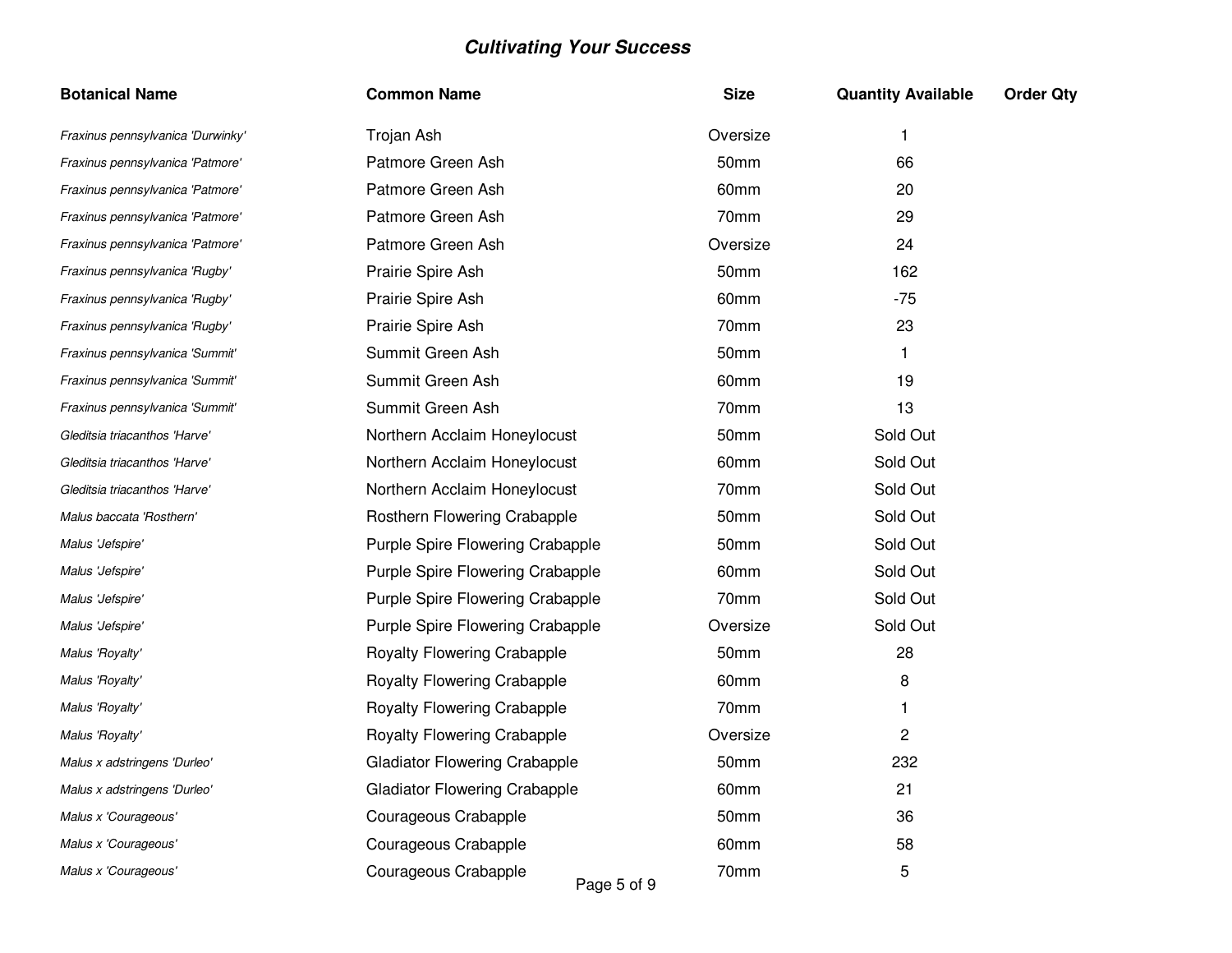| <b>Botanical Name</b>       | <b>Common Name</b>                  | <b>Size</b>  | <b>Quantity Available</b> | <b>Order Qty</b> |
|-----------------------------|-------------------------------------|--------------|---------------------------|------------------|
| Malus x 'Jefgreen'          | Emerald Spire Columnar Crabapple    | 50mm         | Sold Out                  |                  |
| Malus x 'Jefgreen'          | Emerald Spire Columnar Crabapple    | 60mm         | Sold Out                  |                  |
| Malus x 'Jefgreen'          | Emerald Spire Columnar Crabapple    | 70mm         | Sold Out                  |                  |
| Malus x 'Jeflite'           | <b>Starlite Flowering Crabapple</b> | 50mm         | 25                        |                  |
| Malus x 'Jeflite'           | <b>Starlite Flowering Crabapple</b> | Oversize     | Sold Out                  |                  |
| Malus x 'Spring Snow'       | Spring Snow Flowering Crabapple     | 50mm         | 18                        |                  |
| Malus x 'Spring Snow'       | Spring Snow Flowering Crabapple     | 60mm         | June                      |                  |
| Malus x 'Thunderchild'      | Thunderchild Flowering Crabapple    | 50mm         | 61                        |                  |
| Malus x 'Thunderchild'      | Thunderchild Flowering Crabapple    | 60mm         | 9                         |                  |
| Picea glauca                | <b>White Spruce</b>                 | 150cm        |                           |                  |
| Picea pungens               | Colorado Spruce                     | <b>150cm</b> | 409                       |                  |
| Picea pungens               | Colorado Spruce                     | 200cm        | 107                       |                  |
| Picea pungens               | Colorado Spruce                     | 300cm        | 1                         |                  |
| Picea pungens 'Fastigiata'  | Columnar Colorado Blue Spruce       | 150cm        | 99                        |                  |
| Picea pungens 'Fastigiata'  | Columnar Colorado Blue Spruce       | 200cm        | Sold Out                  |                  |
| Pinus contorta              | Lodgepole Pine                      | 150cm        | 72                        |                  |
| Pinus contorta              | Lodgepole Pine                      | 200cm        | 22                        |                  |
| Pinus contorta              | Lodgepole Pine                      | 250cm        | Sold Out                  |                  |
| Pinus flexilis 'Vanderwolf' | Vanderwolf Pine                     | 350cm        | Sold Out                  |                  |
| Pinus mugo 'Rostrata'       | Swiss Mountain Pine                 | 200cm        | $\overline{c}$            |                  |
| Pinus ponderosa             | Ponderosa Pine                      | 150cm        | Sold Out                  |                  |
| Pinus ponderosa             | Ponderosa Pine                      | 200cm        | Sold Out                  |                  |
| Pinus ponderosa             | Ponderosa Pine                      | 250cm        | Sold Out                  |                  |
| Pinus sylvestris            | <b>Scots Pine</b>                   | 150cm        | 17                        |                  |
| Pinus sylvestris            | <b>Scots Pine</b>                   | 200cm        | 10                        |                  |
| Pinus sylvestris            | <b>Scots Pine</b>                   | 250cm        | 5                         |                  |
| Populus assiniboine         | Assiniboine Poplar                  | 50mm         | June                      |                  |
| Populus assiniboine         | Assiniboine Poplar<br>Page 6 of 9   | 60mm         | Sold Out                  |                  |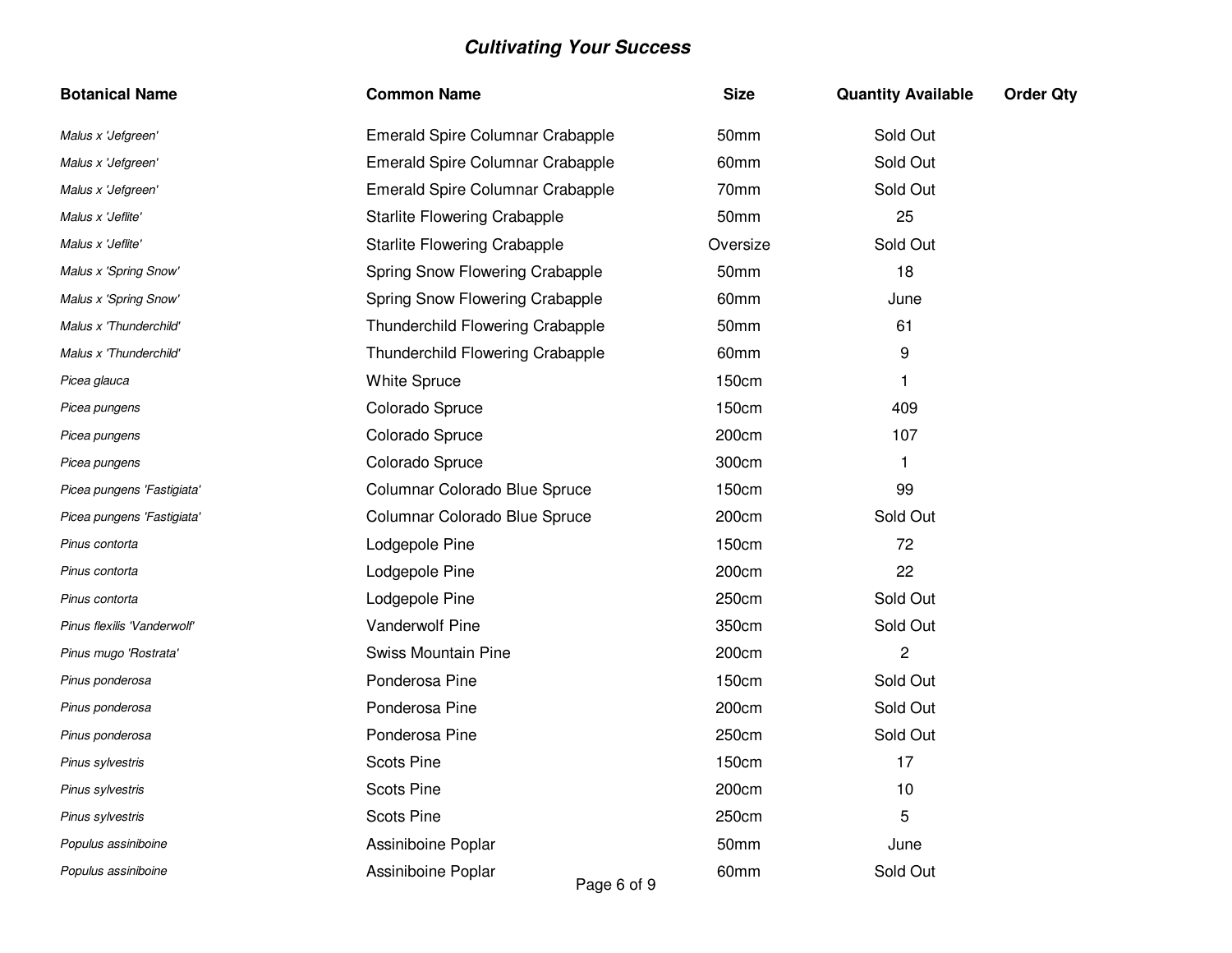| <b>Botanical Name</b>            | <b>Common Name</b>             | <b>Size</b> | <b>Quantity Available</b> | <b>Order Qty</b> |
|----------------------------------|--------------------------------|-------------|---------------------------|------------------|
| Populus assiniboine              | Assiniboine Poplar             | 70mm        | 67                        |                  |
| Populus assiniboine              | Assiniboine Poplar             | Oversize    | 10                        |                  |
| Populus tremula 'Erecta'         | Swedish Columnar Aspen         | 50mm        | 209                       |                  |
| Populus tremula 'Erecta'         | Swedish Columnar Aspen         | 60mm        | 345                       |                  |
| Populus tremula 'Erecta'         | Swedish Columnar Aspen         | 70mm        | 175                       |                  |
| Populus tremula 'Erecta'         | Swedish Columnar Aspen         | Oversize    | Fall '19                  |                  |
| Populus tremuloides              | Trembling Aspen (tree Form)    | 50mm        | 182                       |                  |
| Populus tremuloides              | Trembling Aspen (tree Form)    | 60mm        | 112                       |                  |
| Populus tremuloides              | Trembling Aspen (tree Form)    | 70mm        | 48                        |                  |
| Populus tremuloides              | Trembling Aspen (tree Form)    | Oversize    | 66                        |                  |
| Populus tremuloides 'Clump form' | Trembling Aspen Clump Form     | 50mm        | Sold Out                  |                  |
| Populus tremuloides 'Clump form' | Trembling Aspen Clump Form     | 60mm        | Sold Out                  |                  |
| Populus tremuloides 'Clump form' | Trembling Aspen Clump Form     | 70mm        | Sold Out                  |                  |
| Populus tremuloides 'Clump form' | Trembling Aspen Clump Form     | Oversize    | 10                        |                  |
| Populus x 'Byland Green'         | <b>Byland Green Poplar</b>     | 50mm        | 5                         |                  |
| Populus x 'Byland Green'         | <b>Byland Green Poplar</b>     | 60mm        | 18                        |                  |
| Populus x 'Byland Green'         | <b>Byland Green Poplar</b>     | 70mm        | 9                         |                  |
| Populus x 'Byland Green'         | <b>Byland Green Poplar</b>     | Oversize    | 40                        |                  |
| Populus x jackii 'Northwest'     | Northwest Poplar               | 60mm        | 1                         |                  |
| Populus x 'Tristis'              | <b>Tristis Poplar</b>          | 50mm        | 52                        |                  |
| Populus x 'Tristis'              | <b>Tristis Poplar</b>          | 60mm        | 11                        |                  |
| Populus x 'Tristis'              | <b>Tristis Poplar</b>          | 70mm        | $\mathbf{1}$              |                  |
| Prunus nigra 'Princess Kay'      | Princess Kay Flowering Plum    | 50mm        | Sold Out                  |                  |
| Prunus virginiana                | <b>Schubert Chokecherry</b>    | 50mm        | 205                       |                  |
| Prunus virginiana                | <b>Schubert Chokecherry</b>    | 60mm        | June                      |                  |
| Prunus virginiana                | Schubert Chokecherry           | Oversize    | 1                         |                  |
| Pyrus 'DurPSN303'                | Navigator Pear                 | 50mm        | June                      |                  |
| Quercus macrocarpa               | <b>Burr Oak</b><br>Page 7 of 9 | 50mm        | June                      |                  |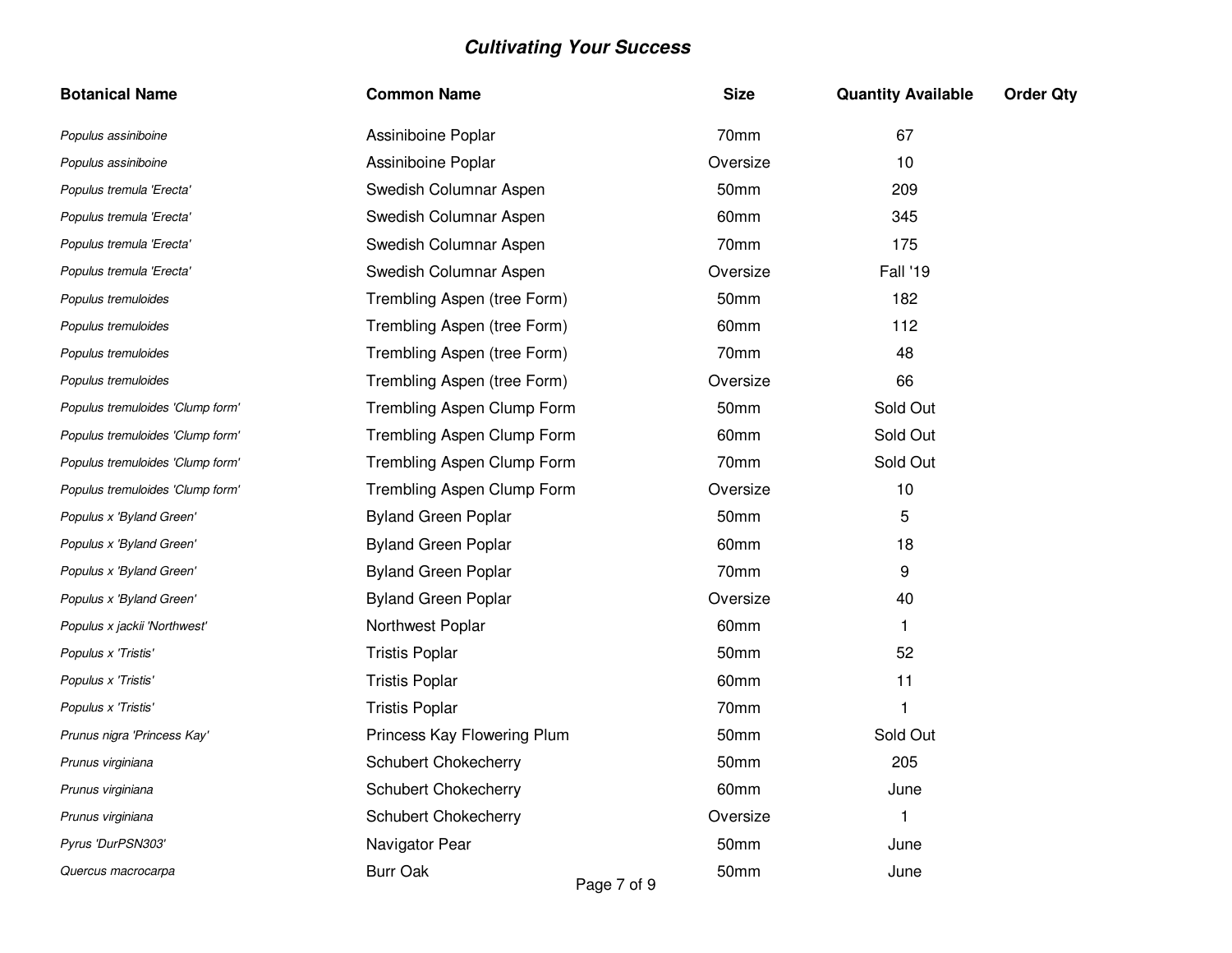| <b>Botanical Name</b>                      | <b>Common Name</b>             | <b>Size</b> | <b>Quantity Available</b> | <b>Order Qty</b> |
|--------------------------------------------|--------------------------------|-------------|---------------------------|------------------|
| Quercus macrocarpa                         | <b>Burr Oak</b>                | 60mm        | 40                        |                  |
| Quercus macrocarpa                         | <b>Burr Oak</b>                | 70mm        | 25                        |                  |
| Quercus macrocarpa                         | <b>Burr Oak</b>                | Oversize    | 35                        |                  |
| Quercus robur x bicolor 'Long'             | Regal Prince Oak               | 50mm        | Sold Out                  |                  |
| Quercus robur x bicolor 'Long'             | Regal Prince Oak               | 60mm        | Sold Out                  |                  |
| Quercus robur x Q.alba 'Crimshmidt' PP9103 | Crimson Spire Oak              | 60mm        | Sold Out                  |                  |
| Quercus robur x Q.alba 'Crimshmidt' PP9103 | Crimson Spire Oak              | 70mm        | Sold Out                  |                  |
| Quercus robur x Q.alba 'Crimshmidt' PP9103 | Crimson Spire Oak              | Oversize    | Sold Out                  |                  |
| Quercus rubra                              | Northern Red Oak               | 50mm        | Sold Out                  |                  |
| Quercus rubra                              | Northern Red Oak               | Oversize    | $\overline{c}$            |                  |
| Sorbus aucuparia 'Black Hawk'              | Blackhawk Mountain Ash         | 60mm        | 1                         |                  |
| Sorbus aucuparia 'Black Hawk'              | Blackhawk Mountain Ash         | 70mm        | 3                         |                  |
| Sorbus aucuparia 'Michred'                 | Cardinal Royal Mountain Ash    | 50mm        | 25                        |                  |
| Sorbus aucuparia 'Rossica'                 | Russian Mountain Ash           | 50mm        | 60                        |                  |
| Sorbus aucuparia 'Rossica'                 | Russian Mountain Ash           | 60mm        | 92                        |                  |
| Sorbus aucuparia 'Rossica'                 | Russian Mountain Ash           | 70mm        | $\overline{c}$            |                  |
| Sorbus aucuparia 'Rossica'                 | Russian Mountain Ash           | Oversize    | 1                         |                  |
| Sorbus decora                              | Showy Mountain Ash             | 50mm        | 4                         |                  |
| Sorbus decora                              | Showy Mountain Ash             | 60mm        | 15                        |                  |
| Sorbus decora                              | Showy Mountain Ash             | 70mm        | 5                         |                  |
| Sorbus hybrida                             | Oak Leaf Mountain Ash          | 70mm        | 3                         |                  |
| Syringa reticulata 'Ivory Silk'            | Ivory Silk Japanese Lilac      | 50mm        | June                      |                  |
| Syringa reticulata 'Ivory Silk'            | Ivory Silk Japanese Lilac      | 60mm        | Sold Out                  |                  |
| Syringa reticulata 'Ivory Silk'            | Ivory Silk Japanese Lilac      | Oversize    | Sold Out                  |                  |
| Tilia cordata 'Greenspire'                 | Greenspire Littleleaf Linden   | 50mm        | Sold Out                  |                  |
| Tilia cordata 'Greenspire'                 | Greenspire Littleleaf Linden   | 60mm        | Sold Out                  |                  |
| Tilia flavescens                           | Dropmore Linden                | 50mm        | Sold Out                  |                  |
| Tilia flavescens                           | Dropmore Linden<br>Page 8 of 9 | 60mm        | Sold Out                  |                  |